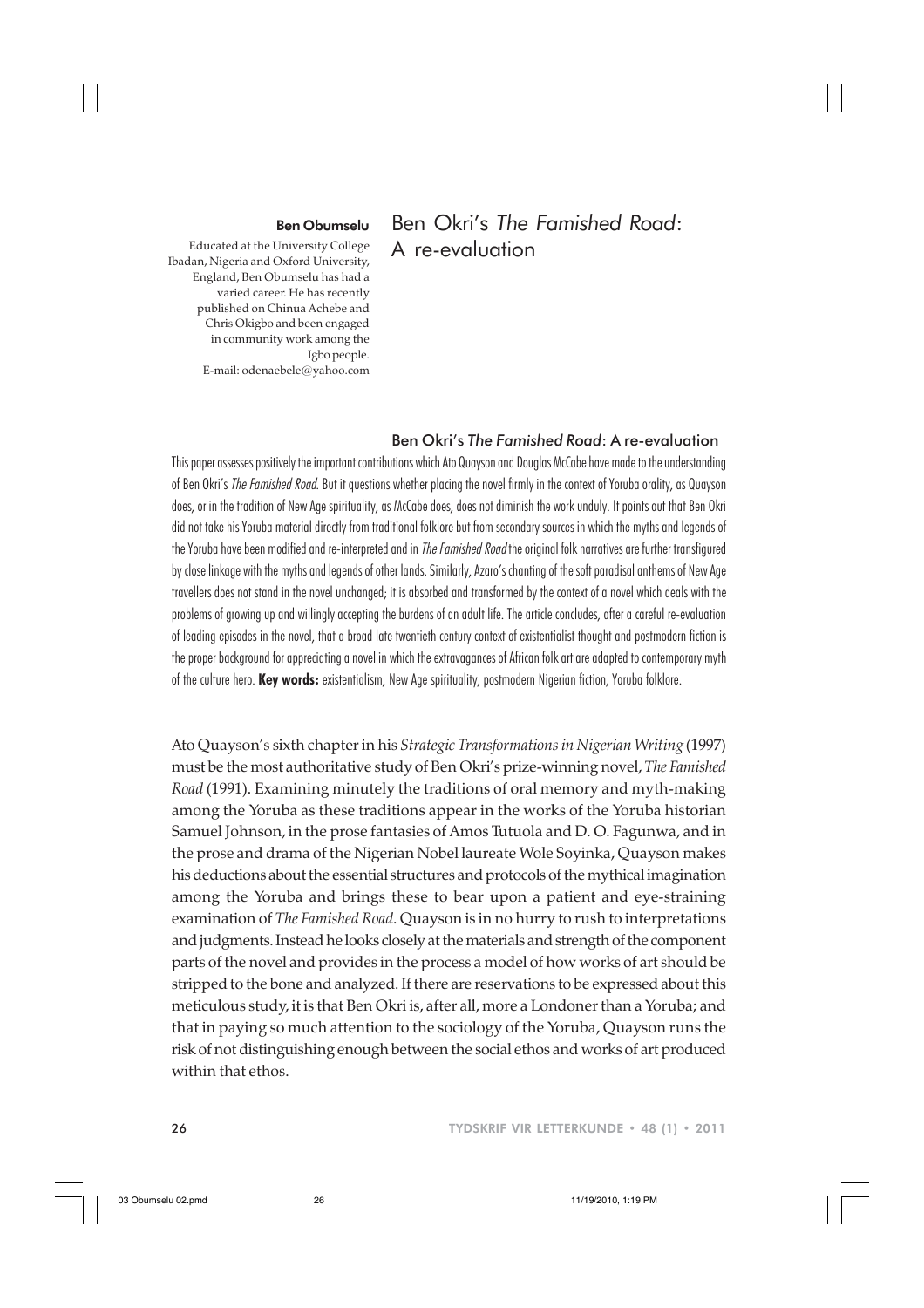To those who doubt whether Okri's brief residence in Lagos from about 1976 to 1978 and his use of Yoruba folk characters are sufficient reasons to place him firmly in the Yoruba tradition, Douglas McCabe's "Higher realities: New age spirituality in Ben Okri's *The Famished Road"* is a welcome statement of support. For McCabe postulates that the tradition in which the novel operates is to be found in the very heart of London counterculture. He argues, to use his own words,

[...] that New Age spirituality – not postmodernism or postcolonialism – is the most important cultural vector shaping *The Famished Road* […] that the features often noticed by critics as distinguishing Okri's *abiku* novel – the adoption and deployment of "African" narrative modes and ways of seeing the world, which exist side by side with "Western" modes and ways; the continual references to nationhood, elections, and the colonial period, the narrative's main motifs (e.g., roads and rivers, hunger and eating) […] – are all importantly determined by, and subsumed within, New Age spiritual discourse and its attendant politics, so much so that *The Famished Road* verges on being a New Age allegory. (McCabe 2005: 2).

There is good reason for this interpretation of the novel. In Books 4 and 5 and again in the last two chapters, Azaro, the first person narrator of the story, lays heavy emphasis on a millennial vision of world history and on prophesies of an imminent second coming. These annunciations, couched sometimes in Pythagorean or even socialist terms and sometimes in Krishna terms of a deluge of monsoon rains, appear to be endorsed by Dad and Mum. Azaro even foresees the drowning of Western civilization in a muddy ditch of its own making (*Famished Road*, 288).But even so, the novel must be approached as an organic whole. McCabe seems to mistake Azaro's voice for Okri's and he forecloses the possibility of a much broader interpretation in which all the elements which he mentions mutually adjust their functions within an enveloping imaginative form. McCabe seems also to identify the work of art far too much with a system of thought in which that work might have some of its roots. To re-direct attention to the mutual interpenetration and readjustment of one component by other components in an organic imaginative form, this article attempts a detailed review of the structure of *The Famished Road.*

As a starting point, it would be useful to remind readers of a rather obvious point of literary basics which they would do well to keep in mind. Okri does not have to believe that spirit children exist in the real world. In all probability, he does believe that spirits and spirit children are out there. But he must not structure a novel on the premise of that belief. Objectively, *abiku* may just be a notion in which West African societies have taken refuge against the scourge of mosquito infestation and the endemicity of sickle cell anemia in the sub-region. But a writer who holds this view could still use an *abiku* in his work as a fictional convenience to achieve a particular imaginative effect. In the same way, he could invent a Pegasus, a unicorn, Zeus or a

TYDSKRIF VIR LETTERKUNDE • 48 (1) • 2011 27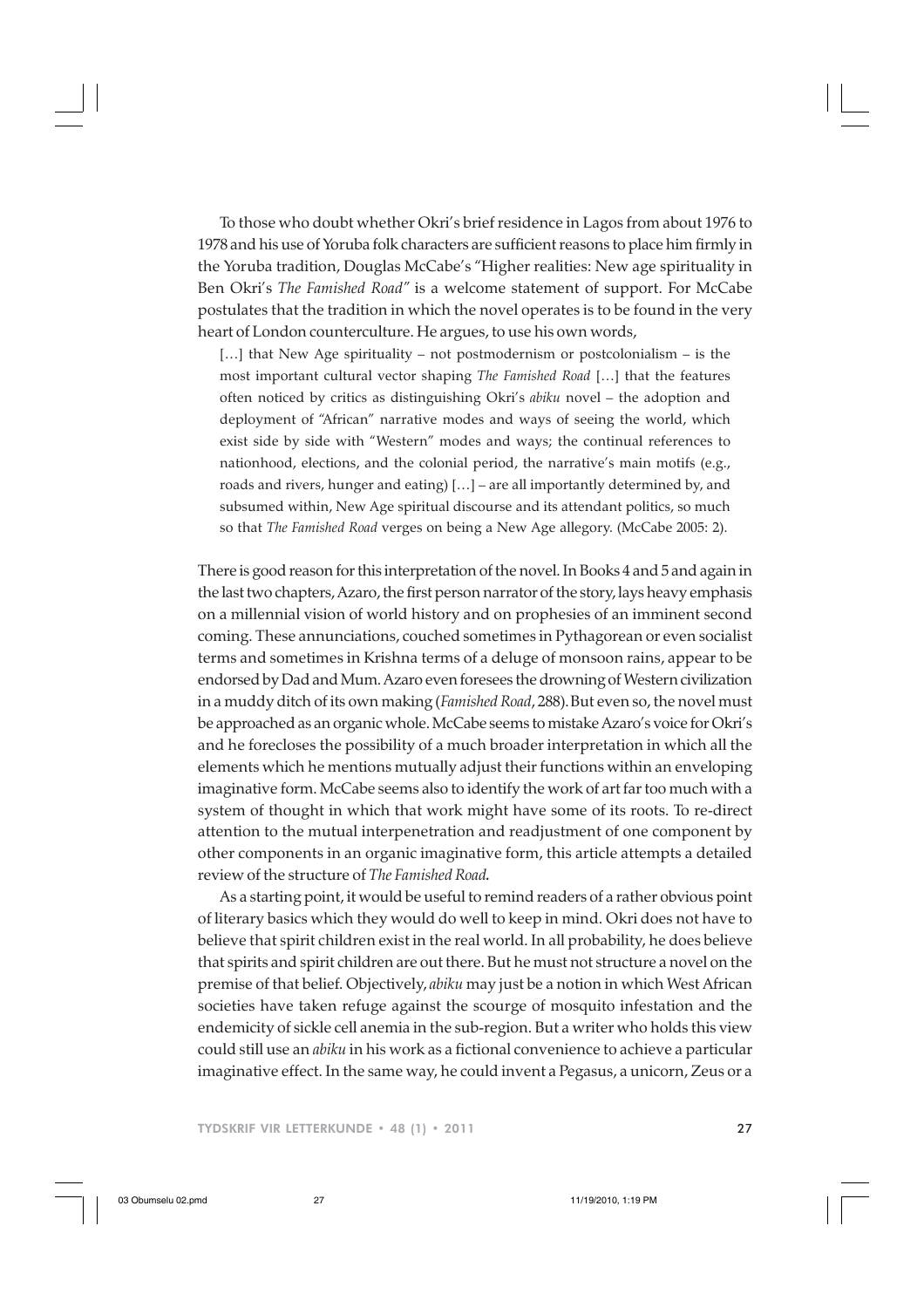magic carpet. He does not thereby invite his readers to believe that these figments of his imagination exist in the real world. What he asks of them is that they willingly suspend disbelief as they watch his play or read his story. The signifier in literature is hardly ever the same as the signified. Soyinka has a great deal to say about Ogun in his poetry. At one point he refers to Ogun as "my god". But the reader does not have to ask whether Soyinka believes, in any of the various meanings of that word, in the god. J. K. Rowling's imaginative world in *Harry Potter and the Philosopher's Stone* is a place of enchantment and witchcraft. But the novelist does not ask us to believe in wands, spells and magic rings. Defending the use of the fantastic in stories against puritan attack, Philip Sidney argued four centuries ago that the fictional signifier in a poem or a story must not be confused with the imaginative truth that is signified. The signifier could be as fantastic and false as it chooses to be because in that regard the work of art "nothing affirmes and therefore nothing lyeth" (Sidney 1957: 59).

*The Famished Road* cannot affirm that spirit children exist in the real world. What, as a vehicle for experience and not a register of facts, the novel can do is to provide an other-worldly sensibility, which can feel and describe African conditions with horror as a spirit exiled for a season "to taste the bitter fruits of time"(338) would feel and describe them. The novel needs the disgust and nausea which Azaro's point of view entails. The theme is essentially that of a famished land in need of nourishment and no interpretation of the novel can stand if it fails to take cognizance of the value of Azaro's consciousness in the presentation of this theme. In an interview with Jane Wilkinson (1992: 84), Okri suggests that everybody could be seen as an *abiku.* He does not just mean that we all have a spiritual nature. He means also that Azaro's rejection of his circumstances is bound up with the natural aspiration of the human spirit for more and more fullness of life. But Azaro is not just disgusted and appalled. He is unable to understand the human condition. The West African novel of spiritual outcry started with Soyinka's *The Interpreters* (1965), Chinua Achebe's *A Man of the People* (1966), and Armah's *The Beautyful Ones Are not Yet Born* (1968). *The Famished Road* (1991) takes this tradition one step further by introducing the unusual perspective of a spirit child as narrator.

Azaro is often lost in the forest, in the streets, in the market and in his nightmares. Okri tries to fuse Azaro's experience of spiritual anguish and disgust with a criticism of political and economic conditions. But the two things are not the same. "I was frightened by the feeling," Azaro complains, "that there was no escape from the hard things of the world. Everywhere there was the crudity of wounds…" (*Famished Road*, 161). These wounds as the afflictions of poverty and misgovernment are capable of remedy. As the essential grossness and contingency of the created world, the wounds are beyond remedy.

Okri shows extraordinary imaginative resourcefulness in the selection and accumulation of detail to dramatize Azaro's experience of disgust. But this disgust is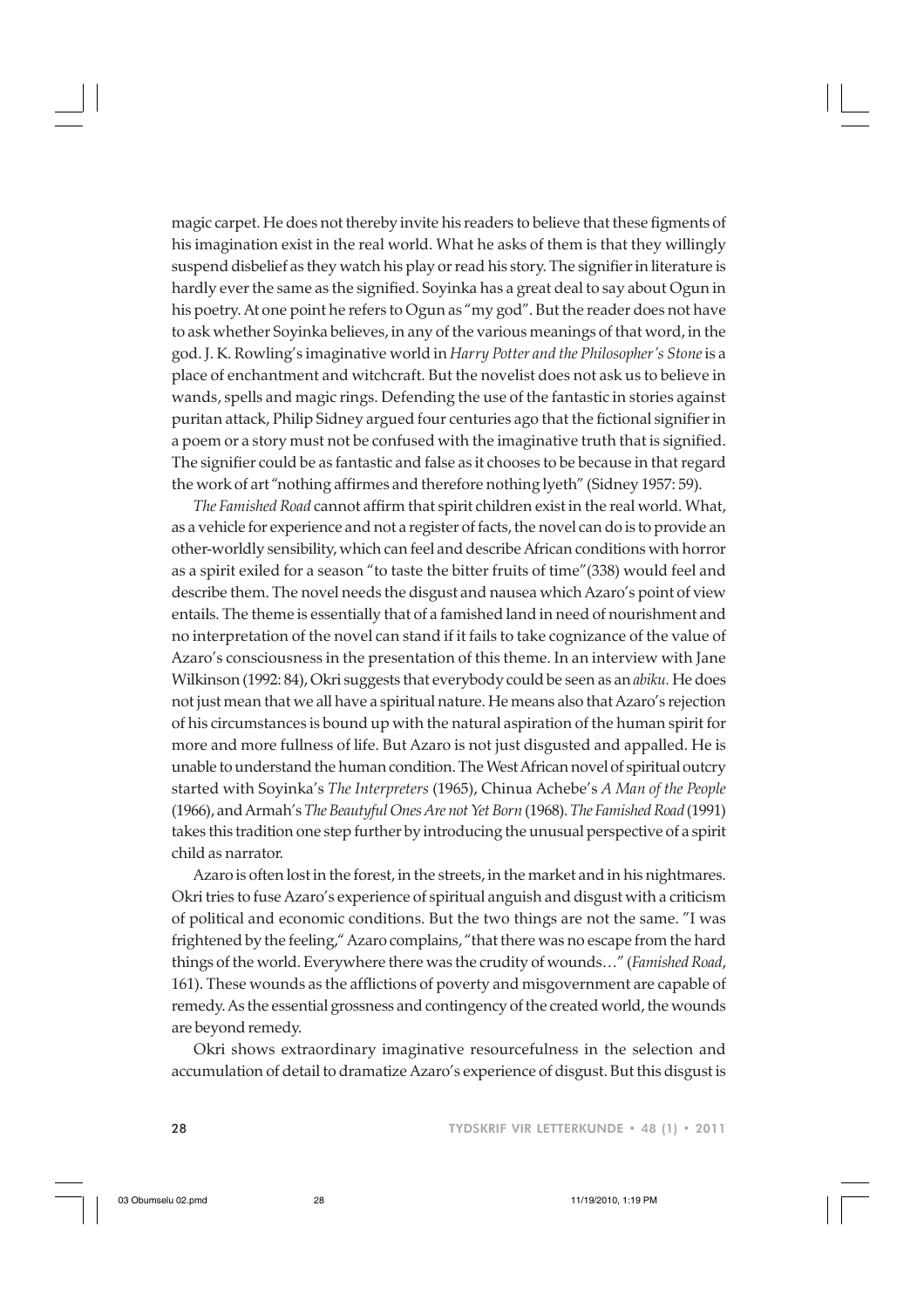often existential, not political. In the market, for instance, he can hardly bear the sight of the merchandise on display:

There were stalls of goods everywhere. And filling the air with the smells and aromas of the market place, the rotting vegetables, the fresh fruits, the raw meat, roasted meat, stinking fish, the feathers of wild birds and stuffed parrots, the wafting odors of roasted corn and fresh-dyed cloth, cow dung and sahelian perfume, and pepper-bursts which heated the eye balls and tickled the nostrils. And just as there were many smells, so there were many voices, loud and clashing voices which were indistinguishable from the unholy fecundity of things. (*Famished Road*, 161).

The phrase "unholy fecundity of things" is an objection to the riot of things because they are pointless; and "unholy" is a disincarnate spirit's sneer at the absurdity of all earthly things. There is perhaps an allusion in this passage to the many occasions in *Le Nausee* in which Sartre's hero speaks about "the tasteless obscenity of life" and the "terrifying and obscene nakedness" of all things. It is with this existential horror that Azaro speaks of roads, markets, mazes, labyrinths and the nightmares of the world. His descriptions may refer in an unclear metaphoric way, as they must do, to political and economic realities in African nations. But the main thrust is ontological. The human world is an obscene jungle in which the individual is lost and incapable of achieving rationality. Azaro's complaints about roads repeat, among other things, the complaints of Kafka's moral pilgrim in *The Castle*:

The roads seemed to me then [Azaro says] to have a cruel and infinite imagination. All the roads multiplied, reproducing themselves, subdividing themselves, like snakes, tail in their mouth, twisting themselves into labyrinths. The road was the worst hallucination of them all, leading towards home and then away from it, without end, with too many signs, and no directions. The road became my torment, my aimless pilgrimage, and I found myself merely walking to discover where all the roads lead to, where they end. (*Famished Road*, 114–15).

It will be recalled that in the opening chapter of *The Castle*, Kafka's hero finds that the short road which goes to the Castle "did not lead up to the castle hill, it only made towards it and then, as if deliberately, turned aside…."(Kafka 1957: 17). The reference is not directed to political conditions in Africa or anywhere else. It is about the mystery of the road of life. Another similar passage will establish this point.

It was very dark; I was hungry, wet, lost; and I heard voices all around me, the twittering vicious voices of my spirit companions wailing in disappointment. I ran till the road became a river of voices, every tree, car, and face talking at me, cats crossing my path, people with odd night faces staring at me knowingly. At crossroads people glared and seemed to float towards me menacingly. I fled all through the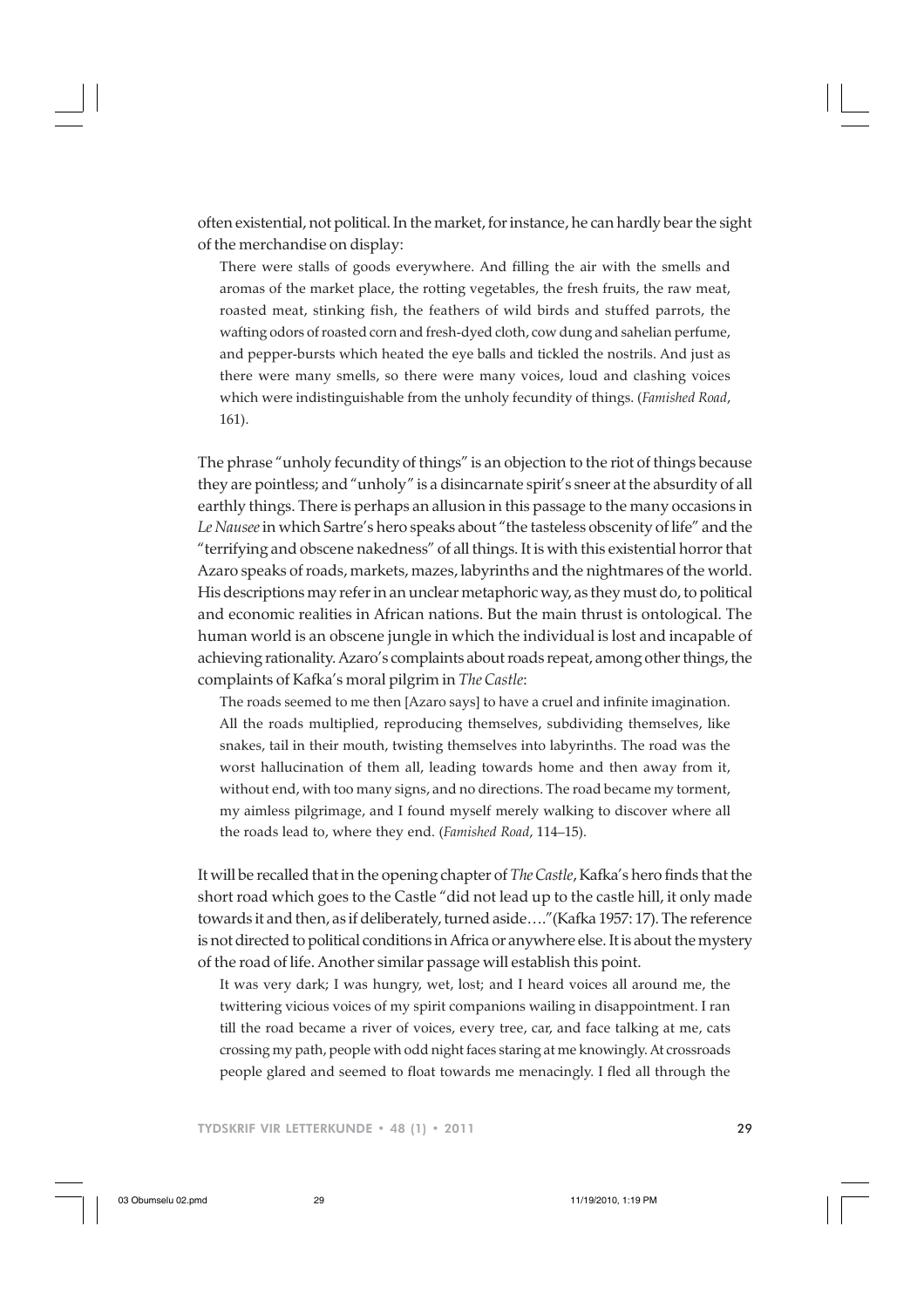night. The road was endless. One road led to a thousand others, which in turn fed into paths, which ended in avenues and cul-de-sacs. (*Famished Road*, 112–13).

Azaro is not just frightened of the road of life; he is also terrified by human faces and voices. In the episode in which he has his first sexual arousal, he is amazed at his own human impulses as the woman pulls him roughly "against her groin and intoxicating smells staggered me like a new kind of dangerous wine" (*Famished Road*, 272). His defensiveness is predictable and he deals with the crisis by describing the event purely clinically.

Even in reporting politics, Azaro typically omits, except incidentally, any reference to the motives which explain the activities he describes. The effect is deliberately disconcerting. He sees, laments and mocks, as primal human infirmities, the aggressive instinct and will to power, which seem to be the root of politics. The political thugs who do battle against each other go to the trenches "with absolute disinterested ferocity", "without passion, without politics even" (*Famished Road*, 193). The opening paragraph of the description of this engagement is worth recalling for its suggestion of an unbridgeable distance between the narrator and the actors.

In the diabolical heat of that afternoon six illegitimate sons of minor warlords, whom I first thought were minotaurs, enacted a battle of ascendancies. They fought near the burnt van. No one came to separate them. They lashed at one another with long sticks, clubs, and whips. They all looked alike. They were the interchangeable faces of violence and politics. (*Famished Road*, 192).

The impression is that the narrator does not understand what is going on and that he sees it predominantly as spectacle.

Yoruba folklore establishes the main outline of Okri's portrait of Azaro. But in filling in the details, of the music-filled paradise which is Azaro's spiritual home, of the mazes, labyrinths and lonely crowds which are the backdrop of daily life, of intolerable poverty and misery in city slums, and of disgust and anguish as existential responses to the human condition, Okri consults the folklore of many lands, the tradition of the West African political novel, and contemporary world literature. Okri's insight into Azaro's sensibility in particular appears to have benefitted from the study of the absurdist and existential traditions in England and France most especially of Sartre's *Le Nausee.* In creating the character of his narrator, Okri shows an astonishing capacity for the hybridization and synthesis of literary traditions, which is what we should expect in a novelist who spent his formative years in the melting pot of contemporary London.

To correct the impression that New Age optimism is the main burden of *TheFamished Road*, it would be necessary to show that the structure of the novel taken as a whole is against the dance and song which Azaro presents so positively in his first chapter and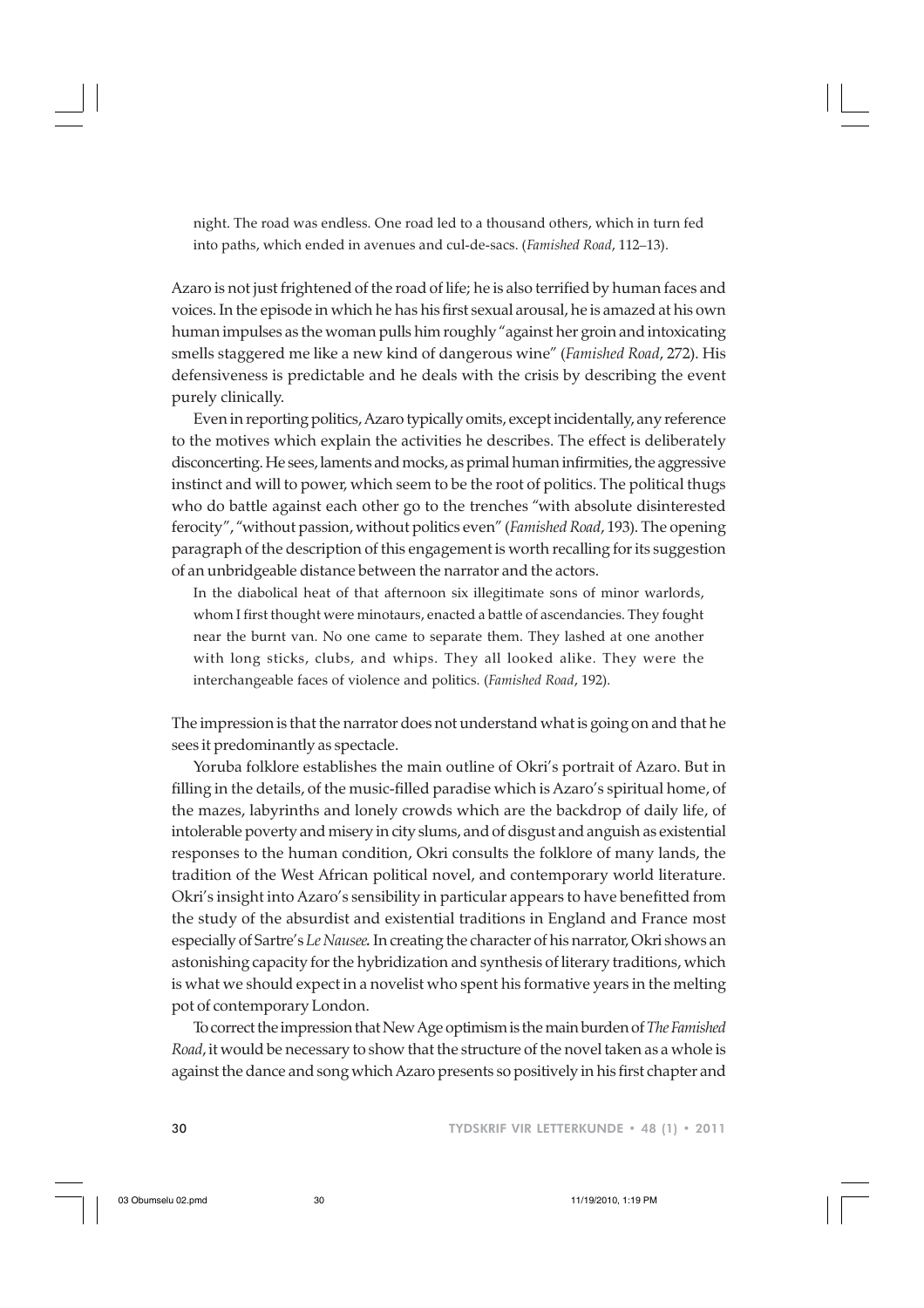that Azaro's love of unearned pleasure is disconfirmed at the end of the story. It should be recalled that the first chapter of the novel is full of images of spirit children as they frolic on the shore with "fauns, fairies, and beautiful beings" and that "tender sibyls, benign sprites, and the serene presences of our ancestors" bathe them "with divine rainbows." "Wondrous spirits danced around us to the music of gods, uttering golden chants and lapis lazuli incantations." But even in these opening pages, these deep ecstasies are distanced and criticized as being self-indulgent and possibly deceptive. For we are told that spirit children "disliked the rigors of existence," that they are "unwilling to come to terms with life" and live in "a world of pure dreams"(*Famished Road*, 3-6). This warning suggests that the narrative will show the reader in due course a more satisfactory human ideal.

Azaro's personal story follows a trajectory of moral development from the love of indolent ease to the discovery of the Ogun ideal of creative living. He learns to love his parents and to bear his share of the burden of their very difficult life. The process of healing begins when Azaro takes the first step in bonding with his mother. She has had a fever and suddenly loses consciousness. "Grief threw me to the floor," Azaro says, "and I thrashed about and wailed because I thought Mum had died" (*Famished Road*, 57). The relationship deepens and reaches its peak by the middle of the story. The next time, Mum only speaks about dying and Azaro falls down in a faint. "Misery filled me like water fills a deep well after a heavy down pour"(*Famished Road*, 229). He recovers only when apparently his mother kisses him. Similarly Azaro gradually learns to identify with Dad. He takes the first step after seeing and sympathizing with a porter staggering under the crushing load of three bags of salt.

He wobbled in all directions, banging into stalls, toppling tables of fresh fish and neat piles of oranges, staggering into traders' wares, trampling on basins of snails. Women screamed at him, pulling at his trousers. He went on staggering, balancing the weights, slipping and miraculously regaining his footage, grunting and swearing, uttering the words 'more!' "more!" under his breath, and when he went past me noticed that his crossed eyes were almost normal under the crush, and his muscles trembled uncontrollably, and he groaned so deeply, and he gave off such an unearthly smell of sweat and oppression that I suddenly burst into tears. (*Famished Road*, 145–46).

It is worth noticing that the language and the substance of this episode, like most episodes cited in this article, are rational and realistic in their conception. Okri indeed grants some power of agency to his supernaturals. Spirit children throw stones; a three-headed monster abducts Azaro; and the forests are full to bursting with spirit dwarfs, hunchbacks and antelopes. But they do not shape the major situations, influence character, or determine the overall structure and meaning of events. In this regard*, The Famished Road* is unlike any of the magical fantasies of Tutuola or Fagunwa. Azaro's development is the process of his coming to maturity emotionally, morally

TYDSKRIF VIR LETTERKUNDE • 48 (1) • 2011 31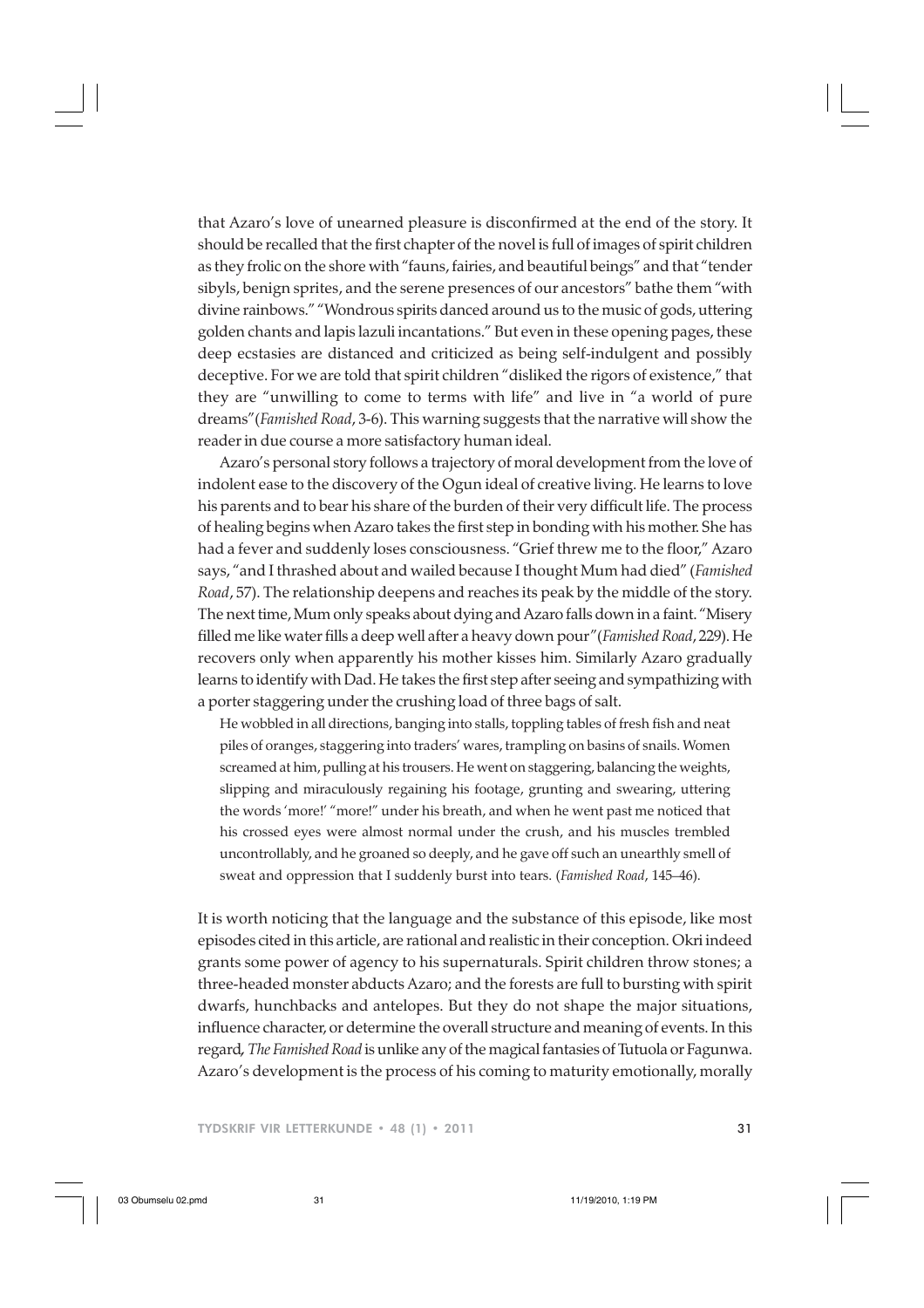and intellectually and this process is triggered by the growth of his powers of bonding, affection and sympathy. Soon after his encounter with the human beast of burden, Dad appears on the scene burdened with an even heavier load. Azaro reports how deeply he suffered when Dad is insulted and how he followed him at a distance "grieving for the cuts and wounds on his arm"(*Famished Road*, 149). As Azaro wakes up to the sanctity of human affection, his spirit companions turn against him, threaten, blackmail, and kidnap him. He escapes and returns to his parents. But when he breaks a neighbour's window pane in an effort to ward off his friends, Dad and Mum both cane him mercilessly. He suffers a relapse.

Okri's treatment of Azaro's descent during his relapse towards the House of the Dead throws some light on the imaginative freedom a novelist may exercise in picking and choosing and combining motifs, symbols and episodes from many cultures. The road down which Azaro and his three-headed guide travel, is possibly the Greek road to Lethe's wharf. But it is transformed by mystical ideas about the spiral stairs which the dead must descend, their need before they are born again to undergo punishment and purgation, and the cycles of astrological transformation in the course of the Great Year. At the same time, Okri makes allusions to Krishna's flight on the back of the great bird Garuda who takes him through heaven and earth and through universal history (Frith 1976: 110ff). Meanwhile Mum and Dad have called in a babalawo who kills a cockerel to appease the ancestors and mutters powerful incantations to guide Azaro's soul safely up the winding stairs. Some readers will, of course, believe that it is the renewal of love in the family which restores Azaro's confidence in living. Okri does not choose one set of protocols instead of another. He creates a magpie composite in which readers from different cultures will each find a familiar motif to stimulate the imagination.

At the end of the story, Azaro is a new person. He remembers the enchanting song of the sirens but he is not moved by it. He now wants, as Dad's slogan phrases it, "to be a man" carrying his part of the burden of the world. In Dad's last fight, Azaro is an able second standing in Dad's corner, shouting useful instructions to him and in the critical moment of the fight, he takes the significant initiative of seizing the Old Sorcerer and wheeling him out into the night. His closing words: "I wanted the liberty of limitation, to have to find or create new roads for this one which is so hungry, this road of our refusal to be"(*Famished Road*, 487).

But although Azaro's conversion is in a sense the presiding theme of *The Famished Road*, Azaro is not the hero of his own narrative. His story is burdened far too much with getting lost, treading the labyrinth, and fighting off the advances of his ethereal friends that he has no time to exemplify the positive values which his conversion entails. It is not Azaro but Dad who is the iconic and normative figure in the story. As Quayson has shown, Dad is modelled on the figure of Ogun the favorite deity of the Yoruba pantheon (Quayson 1997: 139ff). Ogun in folklore, ritual, odu Ifa and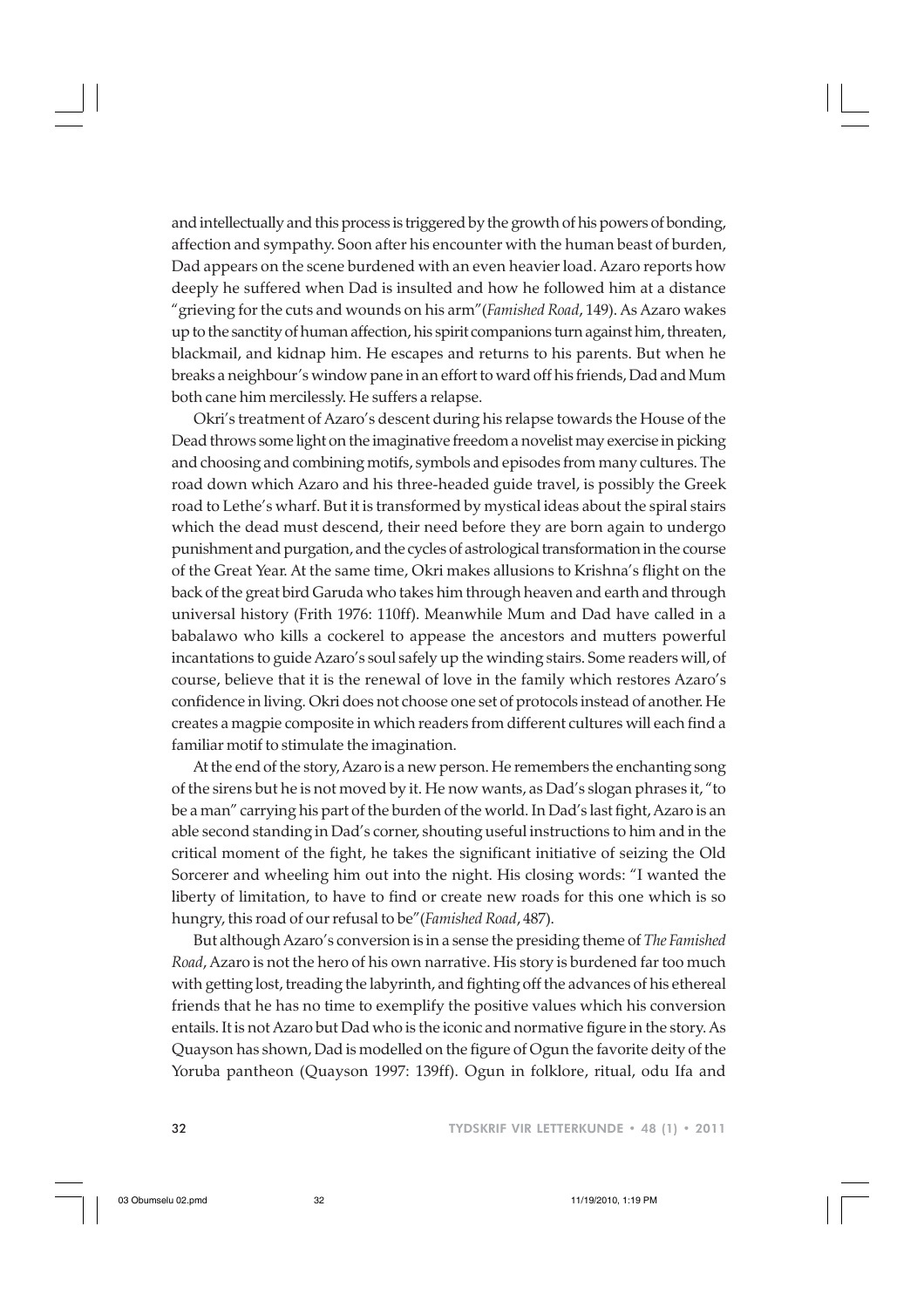mythology is the spirit of creative enterprise and innovation. He presides over roads. As a historical figure, he is said to have been the first metallurgist, hunter, and farmer, but as a deity he has risen to be the Muse and author of *ijala* poetry, an irate warrior god who delights in the blood even of his own men, a founder and destroyer of cities, fire bringer, child giver, and the innovator who changes the raw gifts of nature into the amenities of civilized life (Barnes 1989: 57). Although Okri has some knowledge of odu Ifa in which Ogun's dirty habits are emphasized, the god came to him mostly second-hand through Soyinka's works most especially *A Dance of the Forest* (1963), *The Road* (1965), *Idanre and Other Poems* (1967) and *Ogun Abibiman* (1976). Thus by the time the warrior god reached Okri, he had already made the transition from folk art into literary history.

In Soyinka's work, Ogun is the god of creation, a deity "aflame with seed", the maker and destroyer of all things in an eternal process of change. Before creation and the making of mankind, Ogun made his way into primeval darkness and chaos where he built the bridge, which takes immortals into the sub-lunar world. This primordial opening of the door to heavenly blessings is symbolized annually by the stormy deluge of the first rains.

Okri may, however, have gone beyond Soyinka in his search for the true Ogun. For Ogun is a road explorer and long before the colonial era, he had penetrated the old kingdoms of Benin, Igala, and Dahomey. He also boarded the slave ships of Britain and Spain and gradually made inroads into Cuba, Haiti, Jamaica, Argentina and Brazil. More lately, he is known to have made converts in Florida, South Carolina, California and New York (see Barnes 1989: chapters 4, 5). Although many of these last congregations are said to be non-racial, Ogun in the New World is the god of the outcast, the poor, the colonized, the insulted and injured and the wretched of the earth. John Mason of the Yoruba Theological Archministry of Brooklyn sums up the significance of Ogun in the New World by saying that "Ogun is the clearer of the path and creator of the road that allows both men and deities to travel from one level of reality to the next" (*Famished Road*, 353). The multiplicity of functions in Yoruba folk traditions is set aside. Ogun is still quick to anger but he is essentially a friend who offers present help in times of trouble. It is in this benign light that Okri depicts Ogun in *The Famished Road*.

There is no need to follow Dad's doings in the story step by step. He bears the crushing sack of his responsibilities as a householder who struggles, in pain and humiliation and without resources, to support his family in a city slum. At first he is a porter for cement and salt and then a night soil man. But he soon becomes a bruiser and brawler who fights in defence of his family and the poor of the slums. In this role, he follows in the footsteps of folklore wrestlers who defeat all comers including the champions of the spirit world. As a fighter Dad is a representation of man's "titanic struggle with the elemental forces that would destroy man's soul", as Quayson rightly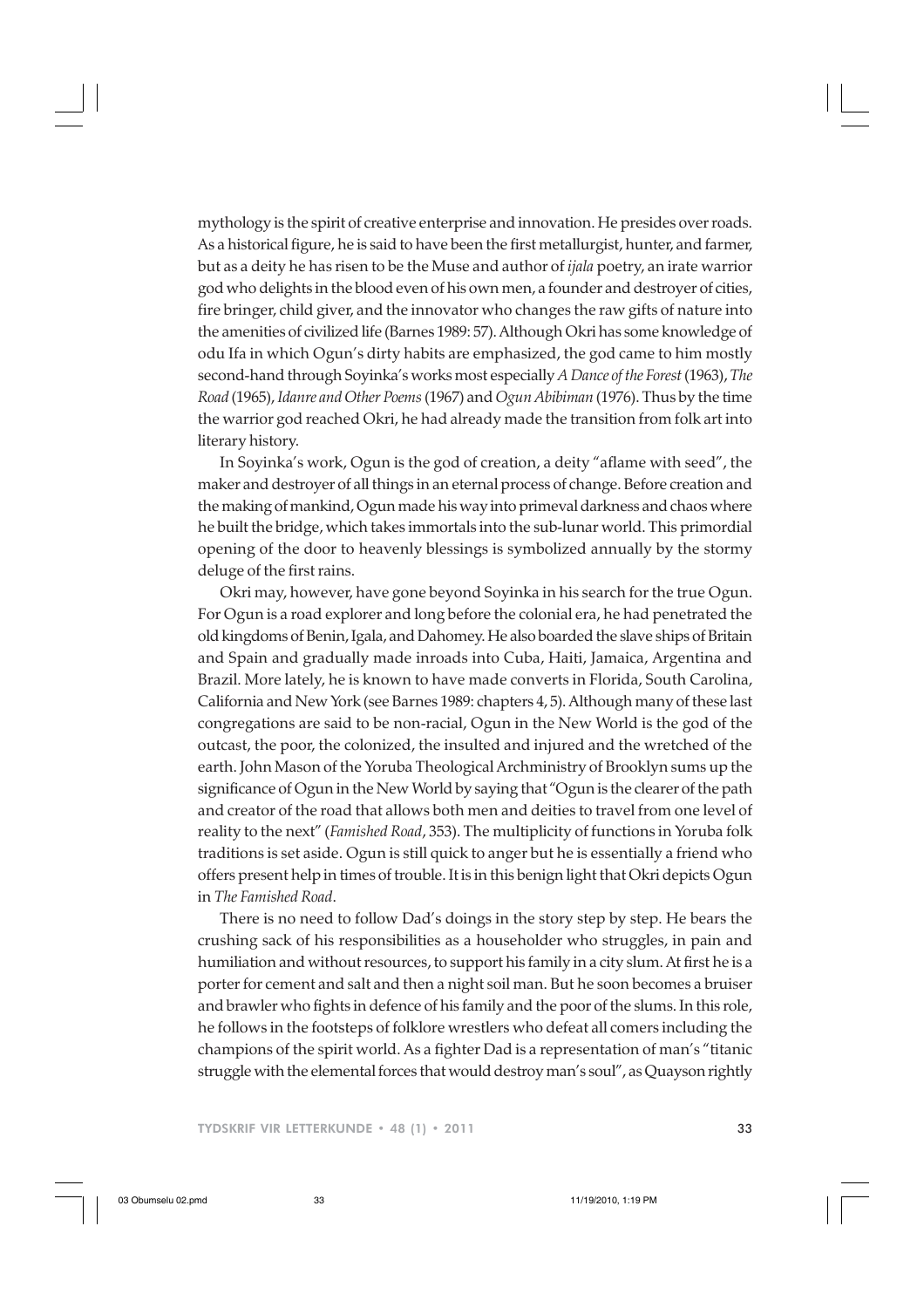observes (Quayson 1997: 140). Again and again Azaro associates Dad with lightning, thunder, the wind, a lion, and the tiger after whom he is nicknamed and during the fight against the ghost of 'Yellow Jaguar', Dad is shown summoning the basic resources of nature to his side. "He was going back to water, to the earth, to the road, to soft things. I felt a strange energy rising from him. He was drawing from the night, and the air, the road, his friends"(*Famished Road*, 357). The image is not the portrait of a man whom we can meet in the street nor even just a heroic figure. It is an image of the primordial energy of life struggling blindly and desperately against circumstances. Dad is the god immanent in all nature. The idea cannot be realized realistically. Okri tries to express the imaginative intuition in an idiom of cartoons and hyperboles. Sometimes the impression is comic as in the episode when Dad fights rats, mosquitoes, and the chair with his massive jaws set, his muscles rippling, and his neck rigid (*Famished Road*, 95). The reader has to connect this image with similar conceptions in the European romantic and symbolist traditions. Dad is life which in the midst of the material forms that constitute its real existence must struggle and writhe and stumble blindly and endlessly towards higher and higher realizations of its possibilities. The audacity of this conception is one of the attractions of *The Famished Road*, and the image is in direct opposition to the soft ideal, which Azaro represents. Azaro is mistaken not just because his orientation is receptive and hedonistic but also because he is looking for an easy and ready-made road. Dad reads him a harsh creative lesson on this score:

I was coming down the road [Dad says], singing, drinking, and then the road said to me: "Watch yourself ". So I abused the road. Then it turned into a river, and I swam. It turned into fire and I sweated. It transformed into a tiger, and I killed it with one blow. And then it shrank into a big rat and I shouted at it and it ran, like the creditors. And then it dissolved into mud and I lost my shoe. (*Famished Road*, 94).

The Ogun positives of fearlessness, resolution and creative improvisation are lost to readers who do not distinguish sufficiently between the fantastic and sometimes comic signifier and the rigors of the signified. The difficulty of holding the two dimensions in tension and in balance is the main challenge of writing *The Famished Road.*

The conception of Dad is rational and contemporary. Yet Okri chooses to picture him in mythical terms. In the same way and for the same reason, he presents Madam Koto as a witch. But we must not be beguiled into thinking that Okri is operating within the protocols of traditional folklore. Okri adopts traditional motifs in order to re-interpret and update them. It is useful to consider how guardedly he introduces the notion of witchcraft as an explanation of Madame Koto's conduct. Azaro does not say unequivocally that Madam is a witch. He says with many hesitations and reservations that there are rumours, legends and myths about her unusual character. She is handsome, generous, hardworking and self-reliant. She is the focus of attention wherever she is. But she drinks a full glass of illicit gin in one gulp. She fights a mad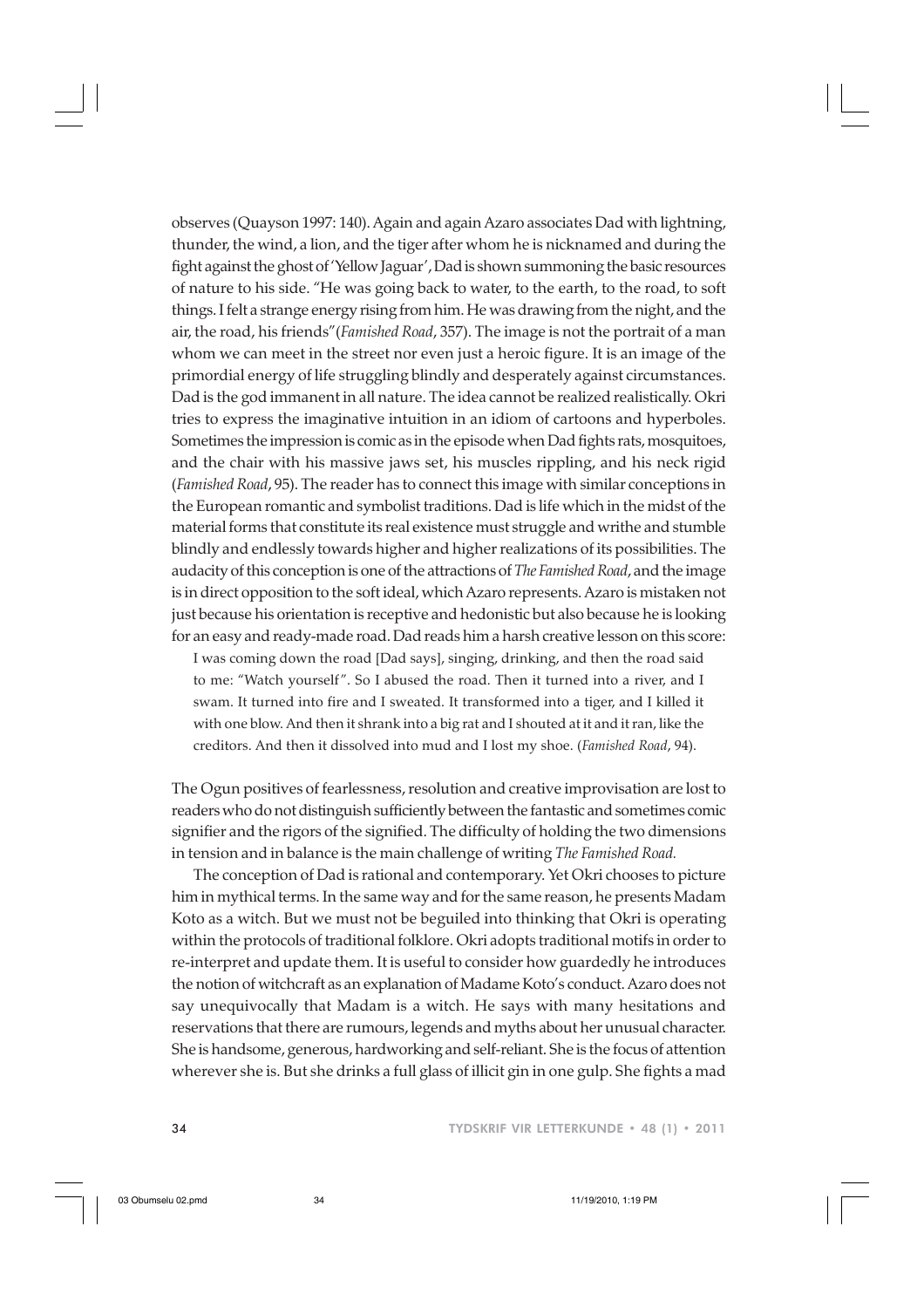man and throws him out of her bar. She falls like a whirlwind on a gang of rowdies sending them with her broom into headlong retreat and manages the difficult feat of being in several places at the same time. She paints her face secretly in ritual black and white, mumbles passionate prayers in front of a fetish, and indulges in paranoid dreams of power and glory. There are rumours that she is two hundred years old and has buried two husbands. Okri manages the character in such a manner that contemporary insights into its meaning are conveyed to the reader without those insights passing through the consciousness of the narrator. The handling of first person narration in this instance is perfect. But the point is that the reader has a choice of interpretations. Madame Koto's virtues are many. But she is so self-obsessed, greedy and exploitative that she perverts and poisons every virtue. She is a mother figure but her motherhood caters only to the lusts of the body. In a harsh competitive world, she is determined to make her way by living off other people's vices. "Her dreams [Azaro says] are livid rashes of parties and orgies, of squander and sprees, of corruption and disintegration, of innocent women and weak men" (*Famished Road*, 495). "She became all the things we whispered she was and she became more. At night, when she slept, she stole the people's energies" (*Famished Road*, 495). The interpretation of this character so deeply embedded in folklore tradition places it outside that tradition.

The Blind Sorcerer of the story shares with Madame Koto the role of opposing the hero as the barricades against which life spends its force. He of course partakes in the double tradition of folk fantasy in the vehicle and imaginative truth in the tenor. But the Old man resists interpretation because he appears only in a few episodes. That Okri makes him a central character in *Songs of Enchantment* shows how the dramatis personae gradually assume independent lives of their own and so lead the novelist into new thresholds of thought. The Old Man is blind. He has hypnotic powers and inspires terror. When he plays on his accordion, "music like the awful sound of wild beasts gnashing and grinding their teeth in the forests, poured from the pleats of his instrument" (*Famished Road*, 420) and moods are subverted. The impression is that the Old Man stands for the nameless traditional inhibitions and terrors which exert their blind pressure on freedom, initiative and light. He is King Kamsa of the Krishna legend, Morgana Fay of the Arthurian cycle, and the Giants of Norse tales.

The art of *The Famished Road* is an art of oblique forms. Nothing is named unambiguously and the names can deceive. Significance is not pointed out as it might be in Balzac or George Eliot. It emerges slowly and shyly as the reader questions the form and the interpenetration of motif, symbol, rhetoric and characters. The slow awakening of realization removes the film of familiarity from the truth and we see it new as a revelation and a pleasure.

The final episodes of *The Famished Road*, with its long speechifications, its comic inflations of episode and descriptions and its millennial prophecies are the most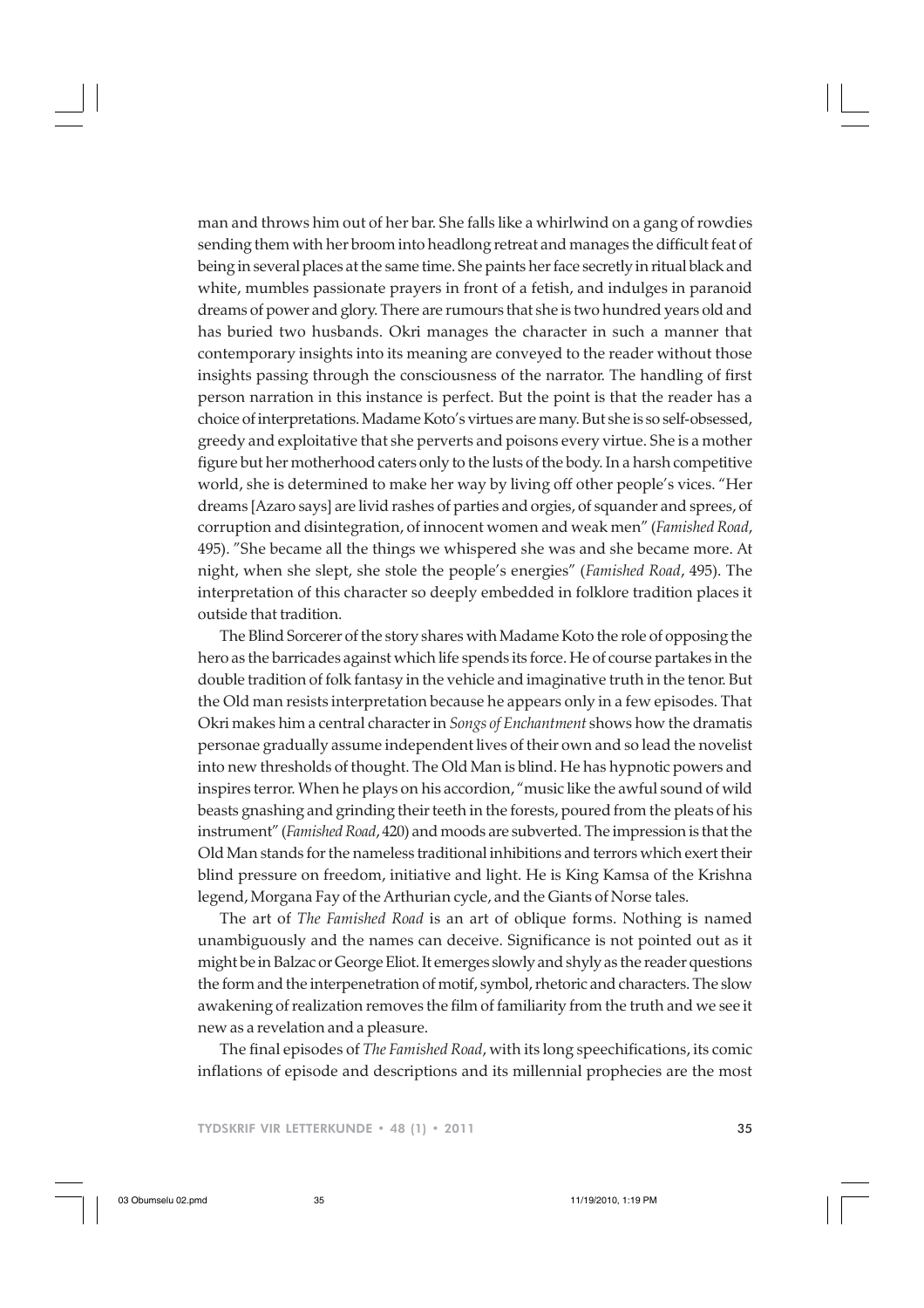likely parts of the narrative to cause misunderstanding. The latter day storms of monsoon rain have fallen. The gods and ancestors of the ghetto have processed across the night sky recalling ancient sanctities and rekindling dying hope. Dad has defeated the ghost of capitalist tyranny and in the three days of his temporary descent to the House of the Dead, he has undergone shamanic initiation. Azaro is uttering prophesies about the coming of the Great Year of Ptolemy and Anaximander. Even Mum has stories to tell about the transmigration of souls and the unreality of time.

But it should be noted that the annunciations of millennial change are not announcements of victory. Madam Koto, her party of the rich and their thugs are in undisputed control of the ghetto. The beggars have been caned and thrown out of the community banquet. There is political terror in the ghetto and Dad is seriously ill. We may perhaps consider that W. B. Yeats who also believes passionately in millennial reversals of the wheels of history does not think that end times are times of victory. Instead they are times of upheaval and tragedy as he states again and again in his finest poems,

[...] somewhere in the sands of the desert A shape with a lion body and the head of a man A gaze blank and pitiless as the sun, Is moving its slow thighs, while all about it Reel shadows of the indignant desert birds (Yeats 1956: 185).

Hector is dead there's a light in Troy We that look but laugh in tragic joy (Yeats 1956: 291).

Azaro's lions and jaguars of the spirit are already roaming the land. The beggars, deformed by the humiliations of the world and yet beautiful with the marks of their spirit origin, are mobilizing. Dad is on the warpath. Change is promised but not peace. W. B. Yeats says a great deal in *A Vision* about gyres and cones and the phases of the moon in his prophesy of millennial change, but he adds that the new life will not dawn mysteriously. It will come, as "an intellectual influx neither from beyond mankind nor born of a virgin, but begotten from our spirit and history" (Yeats 1962: 262).

Cognizance should also be taken of the element of fantasy characteristic of Azaro's language in moments of heightened consciousness. His language in these situations is marked by synesthesia, hyperboles and extravagant tropes of fancy. It does not dwell on the facts but gestures instead at emotions and atmosphere. It is not denotative of meaning but it liberates the reader's unconscious to imagine the facts, which should be appropriate to the emotions. The style may remind some readers of the expressionism and suggestive imagery of many folk narratives. Consider, for example, how Azaro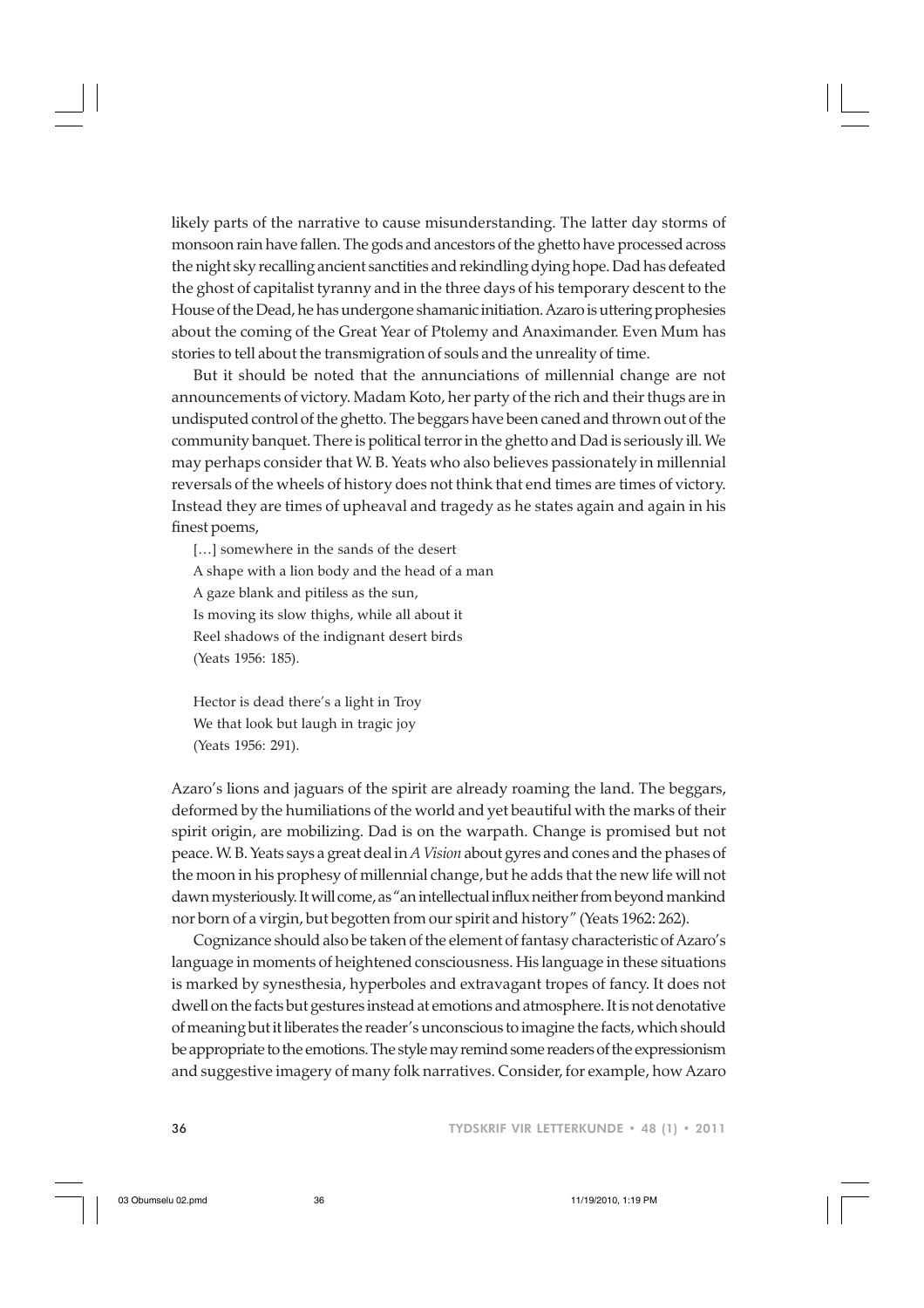presents what happened on the first night of political terror in the ghetto: "The dead joined the innocents [Azaro says], mingled with the thugs, merged with the night and plundered the antagonists with the cries of the wounded. The dead uttered howls of mortal joy and they found the livid night a shrine glistering with fevers." (*Famished Road*, 180).

Azaro does not describe what happened. What he conveys is an experience of awe, terror and exultation. Similarly the herbalist who treats Azaro during his great illness is only half-described and half-conjured into life. He has "a face so battered and eyes so daunting that even mirrors would recoil and crack at his glance"(*Famished Road*, 380). Madam Koto in her days of glory "wore clothes that made the beggars ill" (*Famished Road*, 495). The capitalist ghost from the land of fighting demons does not throw punches when he beats up Dad. In the world as it really is, he does not have to fight: "[…] it seemed he was completely still the whole time, while Dad's head kept snapping backwards, as if the air, or an invisible hand, was responsible" (*Famished Road*, 471). These signifiers affirm nothing. The reader well tuned to the frequency will not take Azaro's final prophesies literally. But it is in the convention of myths of transformation that they should end with a vision of change.

Okri's literary affinities, as we find them in *The Famished Road,* are elective affinities. He is not bound with an umbilical cord to any heritage or creed. His reading ranges freely in world literature. He was born of Urhobo ethnic stock in the Gwari country of Northern Nigeria. He spent his childhood in England, his boyhood among the Urhobo and Itshekiri of the Niger Delta, worked briefly in Lagos, and served his literary apprenticeship in London. He loves Yoruba oral traditions and is deeply stirred by the imaginative truth of the Yoruba god of the road. But his literary appetite is catholic. It seems likely that Dame Iris Murdoch's ironic and anti-Sartrean first novel *Under the Net* (1954) is one of the many texts from many different traditions which were in Okri's mind as he wrote *The Famished Road.* Murdoch was a Cambridge classicist who, in the years immediately after the Second World War, lived in France and moved in Sartrean circles. She was at first fascinated by existentialism. In particular, she admired the originality of *Le Nausee* especially with regard to the novel's analysis of the nature of consciousness, the lack of harmony between language and reality, and the difficulties of personal relations. But gradually Murdoch began to have serious reservations, which she set out in *Sartre: Romantic Rationalist* (1953) and in her brilliant first novel *Under the Net*. Murdoch's hero in *Under the Net* Jake Donahue is an incarnation of Sartre's Antoine Roquentin. Both see life as a tasteless and obscene affair not pure, nor logical, nor necessary. Both love art and believe that in music we have an experience very close to the platonic forms. It is this extraordinary taste for music which Okri's hero inherits. Like Roquentin and Jake, he is haunted by an enchanting strain of song which attaches him indissolubly to the source which in his case is the racial unconscious. It is worthy of note that Azoro's surrender to the superterrestial voice of

TYDSKRIF VIR LETTERKUNDE • 48 (1) • 2011 37